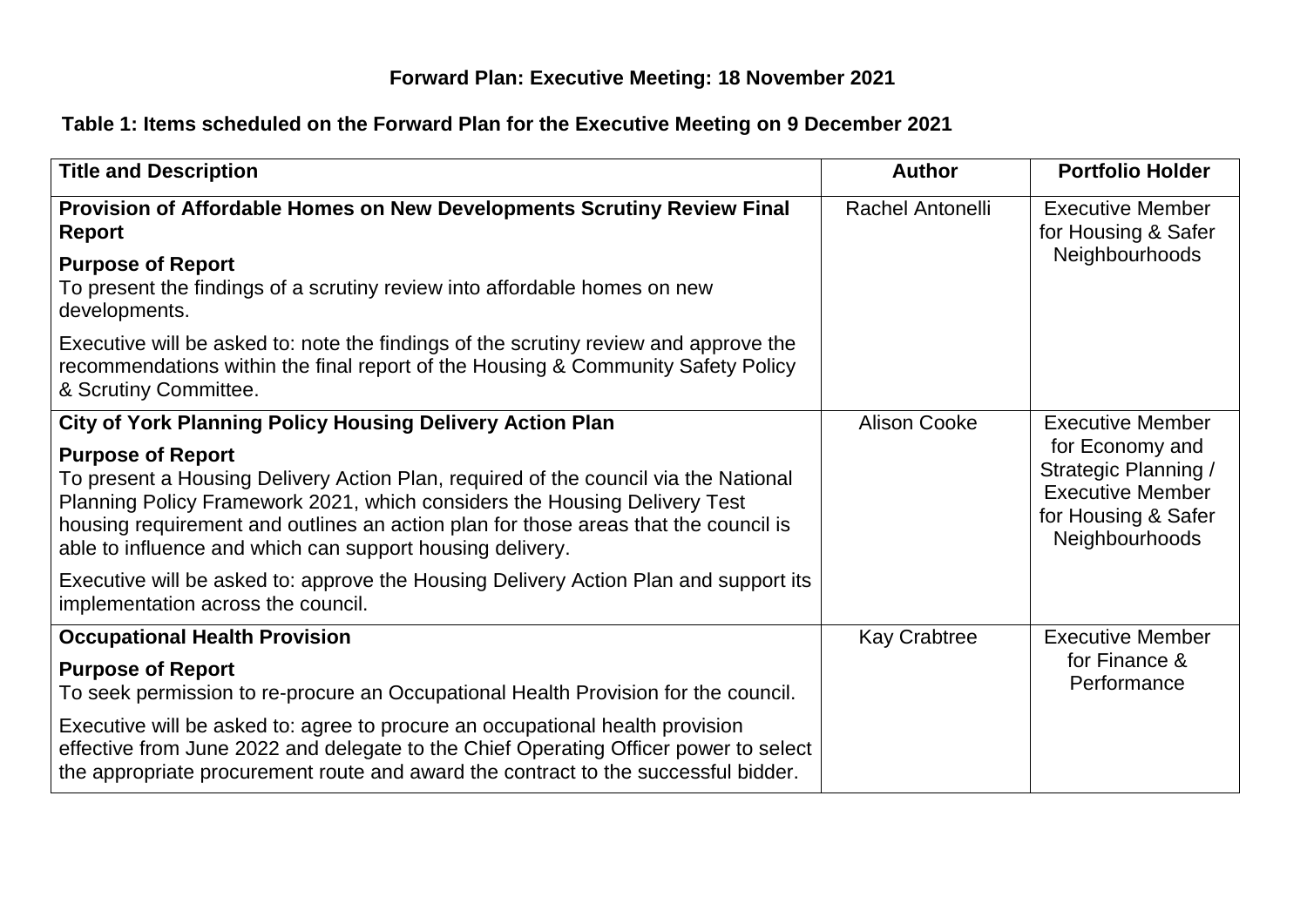| <b>Title and Description</b>                                                                                                                                                                                                                                                                                                                                                                                                                                                                                                                                                                                                                                                                                                                                                                                                                          | <b>Author</b>          | <b>Portfolio Holder</b>                                          |  |
|-------------------------------------------------------------------------------------------------------------------------------------------------------------------------------------------------------------------------------------------------------------------------------------------------------------------------------------------------------------------------------------------------------------------------------------------------------------------------------------------------------------------------------------------------------------------------------------------------------------------------------------------------------------------------------------------------------------------------------------------------------------------------------------------------------------------------------------------------------|------------------------|------------------------------------------------------------------|--|
| Securing the Future of the Bootham Park Hospital Site<br><b>Purpose of Report</b><br>To set out the terms negotiated with NHS Property Services Limited, their preferred<br>development partner Enterprise Retirement Living Limited and the York Teaching<br>Hospital NHS Foundation Trust to help secure the future of the former Bootham<br>Park Hospital site, with proposals to deliver the benefits identified during extensive<br>public including access to the parkland and provision of pedestrian and cycle access<br>through the site to link with the route through to Scarborough Bridge.<br>Executive will be asked to: authorise the establishment of a set of legal Agreements<br>and Leases in order to secure the desired outcomes identified by citizens and<br>stakeholders during extensive public engagement in 2018 and 2019. | <b>Nick Collins</b>    | <b>Executive Member</b><br>for Finance &<br>Performance          |  |
| <b>Haxby Station - Site Selection</b><br><b>Purpose of Report</b><br>To consider the potential sites for a new Haxby Station and recommend a single<br>preferred site to be taken forward for further development.<br>Executive will be asked to: approve a preferred single site to take forward for further<br>development as the potential location of the new Haxby Station.                                                                                                                                                                                                                                                                                                                                                                                                                                                                      | <b>Richard Holland</b> | <b>Executive Member</b><br>for Transport                         |  |
| Housing Energy Efficiency Programme Update - Utilising Grant Funding to<br><b>Deliver Additional Retrofit works</b><br><b>Purpose of Report</b><br>To update Members on the outcome of the Sustainable Warmth Fund Application<br>and agree the next steps to ensure that residents affected by fuel poverty are<br>supported. The report will also provide an update on works to reduce carbon<br>emissions within the housing sector in York and the sub-region and current projects<br>delivering energy efficiency improvements across all housing tenures, as well as<br>presenting opportunities for utilising additional grant funding to deliver further retrofit                                                                                                                                                                             | <b>Michael Jones</b>   | <b>Executive Member</b><br>for Housing & Safer<br>Neighbourhoods |  |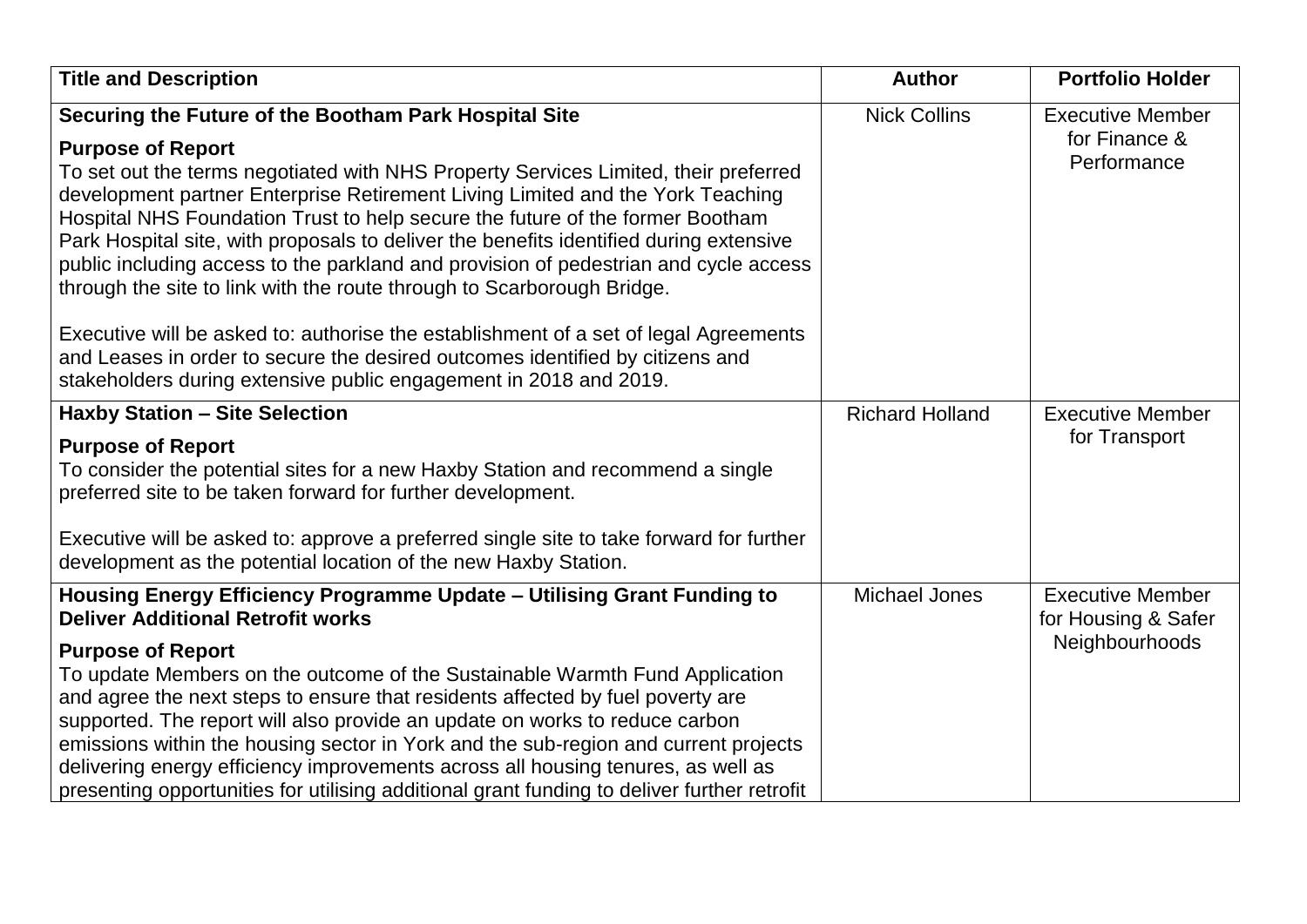| <b>Title and Description</b>                                                                                                                                                                                                                                                                                                                                                                                                                                                                                                                                                                                                                                                                                                                             | <b>Author</b> | <b>Portfolio Holder</b> |
|----------------------------------------------------------------------------------------------------------------------------------------------------------------------------------------------------------------------------------------------------------------------------------------------------------------------------------------------------------------------------------------------------------------------------------------------------------------------------------------------------------------------------------------------------------------------------------------------------------------------------------------------------------------------------------------------------------------------------------------------------------|---------------|-------------------------|
| works to reduce carbon emissions, reduce fuel poverty and increase the warmth,<br>comfort and health of our homes, contributing to the ambition of York being carbon<br>neutral by 2030.                                                                                                                                                                                                                                                                                                                                                                                                                                                                                                                                                                 |               |                         |
| Executive will be asked to:<br>note the progress of the current Housing Energy Efficiency Programme and<br>the award of Local Authority Delivery funding;<br>receive an update about the Sustainable Warmth Competition to support<br>private residents access energy efficiency grants;<br>note the submission of a grant application to BEIS under the Social Housing<br>$\blacksquare$<br>Decarbonisation Fund and approve use of the HRA funding to deliver retrofit<br>works to the lease energy efficient council homes;<br>approve the procurement of new delivery partners to undertake energy<br>efficiency works and to agree the MOU with the UN for York to become an<br>International Centre of Excellence on higher Performance Buildings. |               |                         |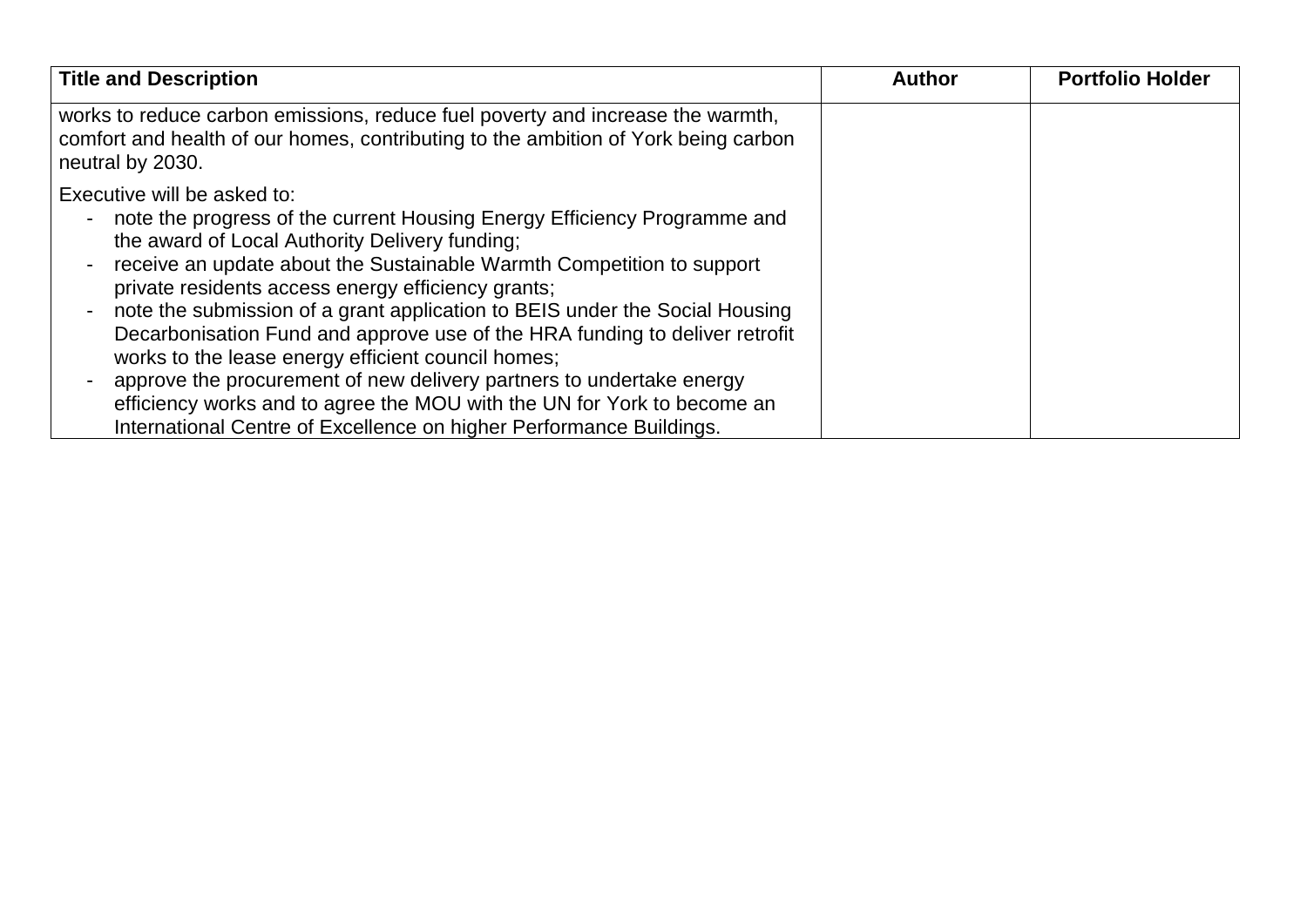## **Table 2: Items scheduled on the Forward Plan for the Executive Meeting on 13 January 2022**

| <b>Title and Description</b>                                                                                                                                                                                                                                                                              | <b>Author</b>         | <b>Portfolio Holder</b>                                          |
|-----------------------------------------------------------------------------------------------------------------------------------------------------------------------------------------------------------------------------------------------------------------------------------------------------------|-----------------------|------------------------------------------------------------------|
| <b>Future Libraries Investment Programme</b><br><b>Purpose of Report</b><br>To provide an update on the Council's investment programme into Libraries,<br>including proposals for investment based on public consultation and the Explore<br>vision for libraries and archive services.                   | <b>Andrew Laslett</b> | <b>Executive Member</b><br>for Culture, Leisure<br>& Communities |
| Executive will be asked to:<br>approve the capital expenditure for the programme against each project;<br>approve related property matters that are part of the projects solutions<br>offered:<br>approve the procurement of building contracts;<br>approve lease arrangements between partners involved. |                       |                                                                  |
| National Reforms to the NHS and Impact on the Council                                                                                                                                                                                                                                                     | <b>Sharon Stoltz</b>  | <b>Executive Member</b>                                          |
| <b>Purpose of Report</b><br>To consider a report on local work within the NHS to plan for the changes and work<br>within CYC to assess the implications for the Council.                                                                                                                                  |                       | for Health & Adult<br><b>Social Care</b>                         |
| Executive will be asked to note the progress report and consider some of the<br>options for the York Health and Care System and the implications for the Council.                                                                                                                                         |                       |                                                                  |